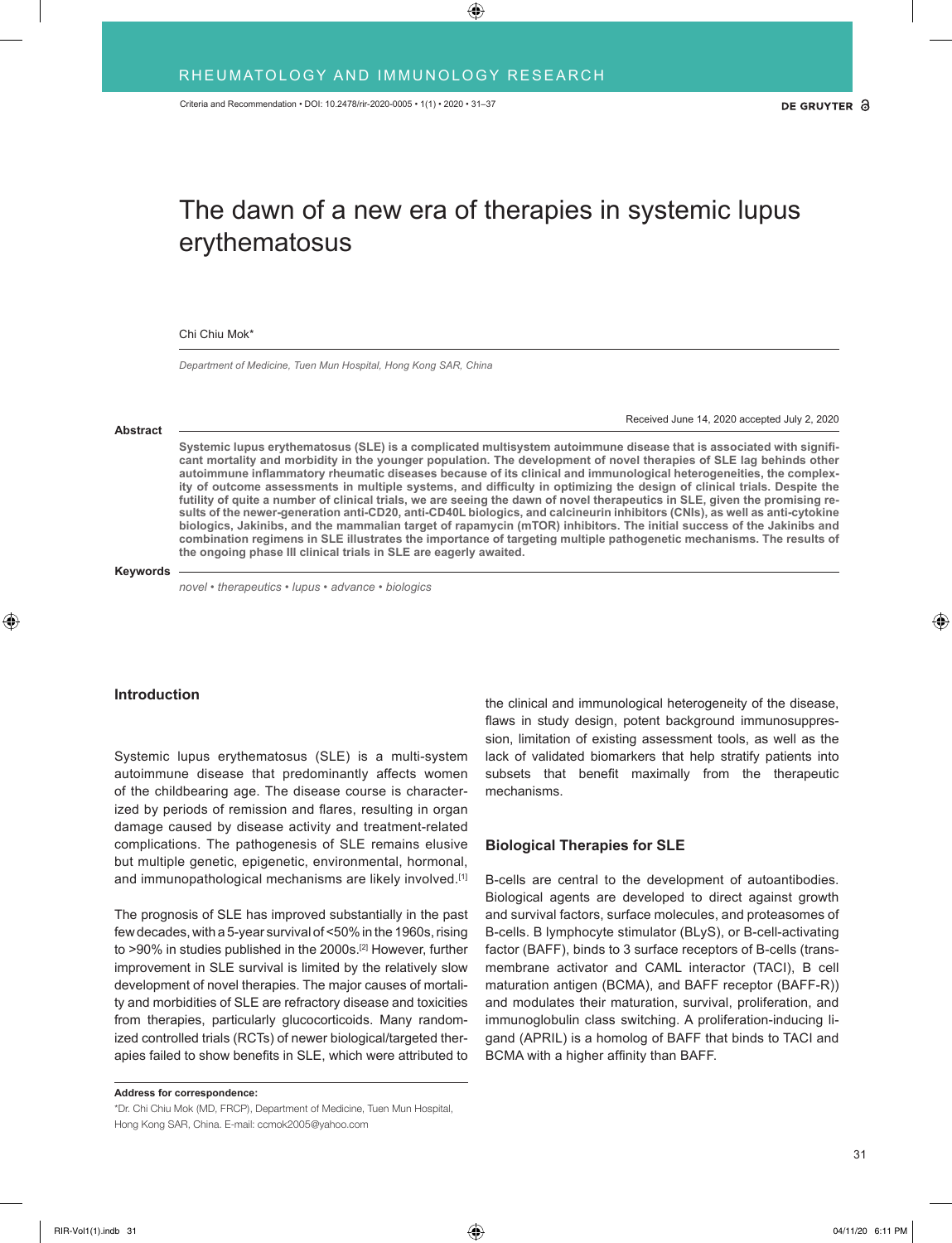Review • DOI: 10.2478/rir-2020-0005 • 1(1) • 2020 • 31–37

## *Targeting B-cell growth factors*

## *Belimumab*

Belimumab is a fully humanized monoclonal antibody that directs against BLyS. Two phase III RCTs (BLISS-52/76) involving seropositive patients with active SLE (systemic lupus erythematosus disease activity index (SLEDAI) score ≥6) were conducted.<sup>[3,4]</sup> Participants were randomized to receive intravenous (IV) belimumab or placebo (PBO) in addition to standard-of-care (SOC) therapies. The primary efficacy end point was the SLE responder index (SRI)-4 response (improvement in SLEDAI scores ≥4, no British Isles Lupus Assessment Group [BILAG] worsening [≥1 new A or 2 B flares], and no worsening in physicians' global assessment [PGA] by ≥0.3). Both trials showed significantly higher SRI-4 rates in the belimumab (10 mg/kg) group compared with the PBO group (58% *vs.* 44% in BLISS-52; and 43% *vs.* 34% in BLISS-76). Belimumab was superior to PBO in the musculoskeletal and mucocutaneous BILAG domains. Subgroups of patients with SLEDAI ≥10, low complements, positive antidsDNA, or the use of prednisolone at baseline showed higher rates of SRI-4 and other secondary end points (severe lupus flares, steroid-sparing, improvement in fatigue, and quality of life) in belimumab-treated patients. Pooled analyses of the phase II/III trials showed that adverse events (AEs) and serious adverse events (SAEs), including serious infections and malignancy, were not increased with belimumab, except for a higher frequency of depression, suicide, and serious infusion reaction.

Extension of the BLISS studies for 8 years in those who remained on belimumab showed a static or reduced annual incidence of AEs and SAEs.<sup>[5]</sup> Belimumab was discontinued by 9.4% of patients because of AEs. The majority (88%) of patients did not have an increase in the systemic lupus erythematosus international collaborating clinic (SLICC)/SLE damage index from baseline. The results from this study indicate the long-term safety of belimumab in SLE.

A phase III RCT with a similar protocol to the BLISS studies was repeated in 49 centers across China, Japan, and South Korea.[6] A total of 677 patients were studied, and at Week 52, a significantly higher SRI-4 response rate was again observed with belimumab *vs.* placebo (53.8% *vs.* 40.1%). Belimumab-treated patients had a 50% lower risk of having a severe lupus flare than those receiving PBO. In those using prednisolone >7.5 mg/day at baseline, a steroid-sparing effect of belimumab was again observed.

Postmarketing experience showed that belimumab is most often used in refractory musculoskeletal and mucocutaneous manifestations, worsening serological activity, and glucocorticoid dependence.<sup>[7-10]</sup> Clinical improvement and a steroidsparing effect were reported in 49%–78% of patients.<sup>[10]</sup>

Subcutaneous (SC) belimumab has also been studied in SLE. A phase III RCT (BLISS-SC) recruited 836 patients with SLE with SLEDAI ≥8 to receive either weekly SC belimumab (200 mg) or PBO in addition to SOC.[11] At Week 52, SC belimumab was associated with a significantly higher SRI-4 response compared with PBO (61% *vs.* 48%). IV belimumab has been approved by many countries for the treatment of adult and pediatric (age  $\geq$ 5 years) patients with active, seropositive SLE despite SOC. The SC preparation has also been licensed in adult patients for the same indications.

Belimumab is not indicated in patients with severe lupus nephritis (LN) (proteinuria ≥6 g/day or serum creatinine >2.5 mg/dL) or neuropsychiatric (NP) SLE because these patients were excluded from the pivotal RCTs. A recent phase III RCT (BLISS-LN) showed promise of belimumab in LN.[12] A total of 446 patients with biopsy-proven LN were randomized to receive either IV belimumab (10 mg/kg) or PBO in addition to SOC for induction therapy (74% mycophenolate mofetil (MMF); 26% cyclophosphamide (CYC)/azathioprine (AZA)). At Week 104, the primary outcome renal response (urine protein-to-creatinine ratio (uP/Cr) ≤0.7; estimated glomerular filtration rate (eGFR) ≤20% below pre-flare value or ≥60 mL/  $min/1.73$   $m^2$ ; and no treatment failure) rate was significantly higher in the belimumab group compared with the than PBO group (43.0% *vs.* 32.3%; *P* = 0.03). As the efficacy is modest, the cost-effectiveness of the first-line use of belimumab in LN requires further evaluation.

#### *Other BLyS inhibitors*

Tabalumab is a humanized monoclonal antibody against both soluble and membrane bound BAFF. Two phase III RCTs of SC tabalumab in moderate-to-severe active SLE without serious renal and NP manifestations were conducted.[13,14] The primary efficacy outcome, SRI-5 response, was met in one study but not in the other. Although SAEs and treatmentemergent adverse events (TEAEs) were not increased with tabalumab, further development of the drug was aborted.

Blisibimod is a fusion protein consisting of 4 BAFF binding domains fused to the Fc portion of a human antibody. A phase III RCT (CHABLIS-SC1) of seropositive patients with SLE with severe lupus (SLEDAI ≥10) did not show benefit of SC blisibimod over PBO when combined with the SOC<sup>[15]</sup> in terms of SRI-6 response (primary outcome) at Week 52 (47% *vs.* 42%). Exploratory end points, including SRI-4 and SRI-8 responses, were also negative.

Atacicept is a fully human recombinant fusion protein that blocks the activity of both soluble and membrane-bound BAFF and APRIL.<sup>[16]</sup> A phase II/III RCT of atacicept involving patients with active LN who received high-dose steroid and MMF was terminated for the occurrence of serious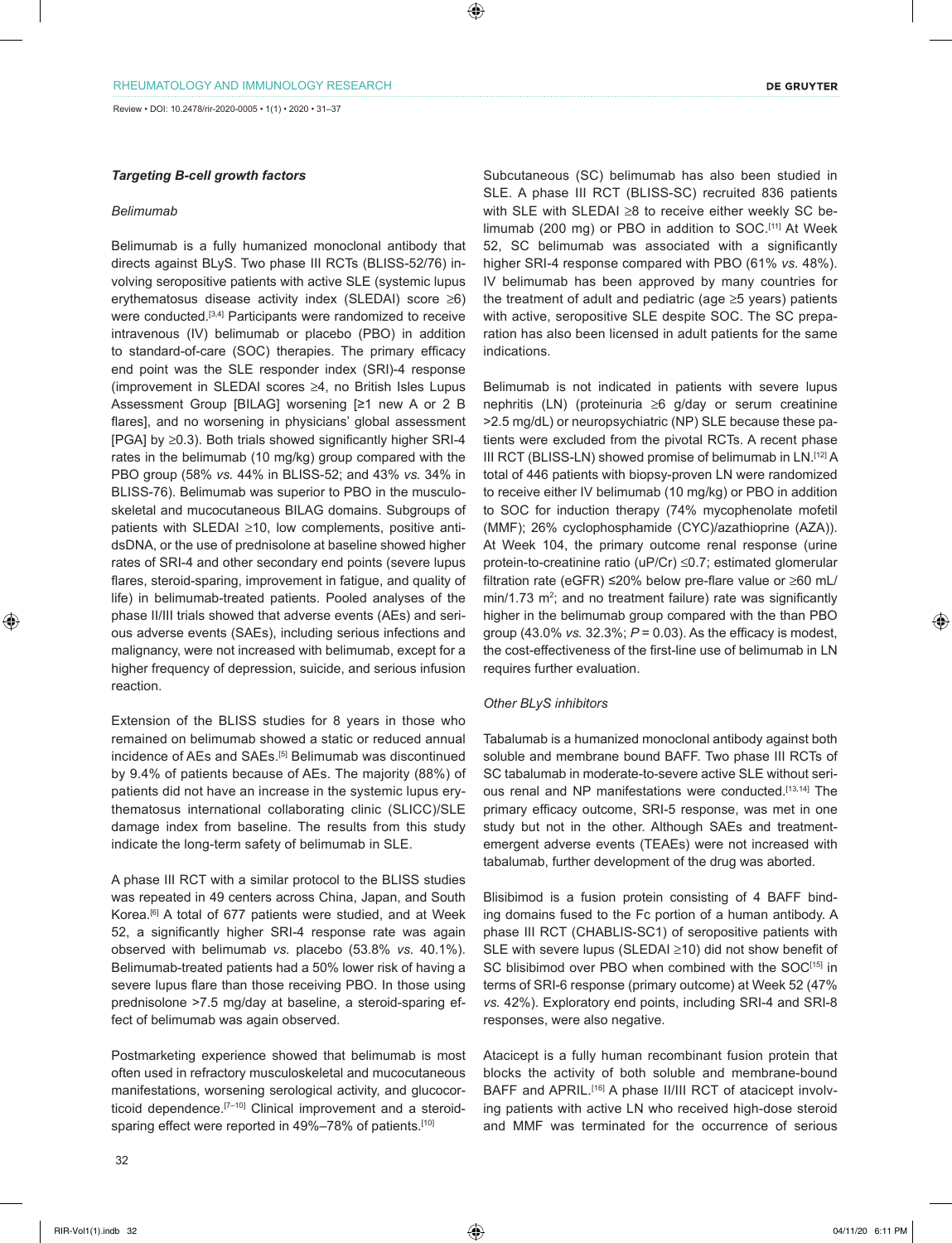infections.[17] Another phase II/III RCT involving patients with active SLE (≥1 BILAG A and/or B) did not demonstrate the benefit of SC atacicept (75-mg arm) over PBO in achieving the primary outcome (proportion of patients having a new BILAG A/B flare).<sup>[18]</sup> The atacicept 150 mg arm was terminated because of two fatal pulmonary infections. Patient subset with elevated serum BLyS and APRIL levels showed a greater reduction in SLE flares. More recently, a 24-week phase IIb RCT (ADDRESS II) in seropositive patients with active SLE (SLEDAI-2K ≥6), despite SOC, was repeated.[19] No increase in TEAEs, including serious infections, was demonstrated with the two atacicept arms. Although the primary SRI-4 end point was not met, patient subgroups with higher baseline disease activity or active serology, or both, showed a significantly greater SRI-4 and SRI-6 rates in the atacicept groups. In view of the conflicting results of these RCTs, further studies are needed for developing this agent in SLE further.

## *Targeting B-cell surface molecules*

## *Rituximab*

Rituximab is a chimeric monoclonal antibody directing against the CD20 molecule on B-cell surface. B-cells, from pre-B to memory B stage, are depleted by this compound, but not the pro-B-cells and terminally differentiated plasma cells that do not express CD20. Repopulation of B-cells usually occurs at 6–9 months after the administration of rituximab.[20] The EXPLORER study randomized patients with moderate-to-severe extra-renal lupus (≥1 BILAG A or ≥2 BILAG B domains), despite SOC,<sup>[21]</sup> to receive 2 courses of either rituximab or PBO at a 6-month interval. After 52 weeks, clinical responses (major/partial), disease activity, lupus flares, and time to flare did not differ significantly between the two groups, although AEs and SAEs were not increased with rituximab. The LUNAR study recruited patients with active LN (class III/IV) using a similar protocol.<sup>[22]</sup> Patients were randomized to receive rituximab or PBO in combination with steroid and MMF. No statistically significant differences in the primary and secondary end points were observed between the two groups at Week 52, but leukopenia, hypotension, infusion-related reactions, herpes zoster (HZ) infection, and opportunistic infections were numerically more frequent in the rituximab group.

Despite these negative trials, rituximab is widely used offlabel for refractory SLE. Registries reported clinical response to rituximab in 67%–86% of patients with SLE with various refractory manifestations that included renal, articular, mucocutaneous, and hematological disease.<sup>[23–29]</sup> Efficacy did not seem to differ between rituximab monotherapy and in combination with other immunosuppressive agents.<sup>[23]</sup> SLE flares occurred in 41% of responders and usually responded to rituximab re-treatment in most cases.[23]

#### *Newer-generation anti-CD20 biologics*

Ocrelizumab is fully human anti-CD20 monoclonal antibody with lower immunogenicity than rituximab. A phase III doubleblind RCT in non-renal SLE (BEGIN) was prematurely terminated.[13] Another RCT (BELONG) in patients with active LN (class III/IV) who were randomized to receive 2 doses of ocrelizumab or PBO in addition to high-dose steroid and MMF or Euro-Lupus CYC/AZA for induction was also terminated because of an excess rate of serious infections in ocrelizumab-treated patients.<sup>[14]</sup> However, in those who completed treatment for ≥32 weeks, the renal response rate of the combined ocrelizumab groups was numerically higher than the PBO group.

Obinutuzumab is a second generation anti-CD20 monoclonal antibody that exhibits greater B-cell cytotoxicity than rituximab. The preliminary results of a phase II RCT involving patients with LN (class III/IV) showed its superiority to PBO when combined with steroid and MMF/mycophenolic acid (MPA).[30]

## *Anti-CD22 biologics*

Epratuzumab is a humanized monoclonal antibody that specifically targets CD22 on mature B-cells, which is involved in the modulation of B cell receptor (BCR) signaling, cellular activation, and survival.<sup>[31]</sup> Clinical trials showed that epratuzumab causes a modest reduction in peripheral B-cells without significant effects on T cells, autoantibody titers, or immunoglobulin levels. Two phase III RCTs (EMBODY 1/2) randomized seropositive patients with SLE with moderate-tosevere activity (SLEDAI-2K ≥6, BILAG ≥1 A or ≥2 Bs in mucocutaneous, musculoskeletal, or cardiorespiratory domains), despite SOC, to receive infusions of epratuzumab (2 doses) or PBO.[32] However, the primary end point, BILAG-based combined lupus assessment (BICLA) response rate at Week 48, was not significantly better with epratuzumab despite a similar frequency of AEs and TEAEs.

## *Combination/sequential anti-B-cell biological therapies*

Depletion of B-cells is variable after treatment with rituximab and the time to repopulation of B-cells explains the differential clinical response in different patients. The rise of serum BLyS level after the treatment with rituximab may be responsible for diminished response and disease flare. A phase IIa proofof-concept study (SynBioSe) of combined rituximab and belimumab in refractory SLE has reported safety of the regimen, with the aim of blocking the increase in BLyS after B-cell depletion by anti-CD20 therapy.[33] Three RCTs are in progress: BLISS-BELIEVE (combined SC belimumab and rituximab *vs.* SC belimumab ± SOC), CALIBRATE (IV CYC-rituximab with *vs.* without belimumab in LN), and BEAT-LUPUS (SOC + rituximab, followed by belimumab *vs.* PBO 4–8 weeks later).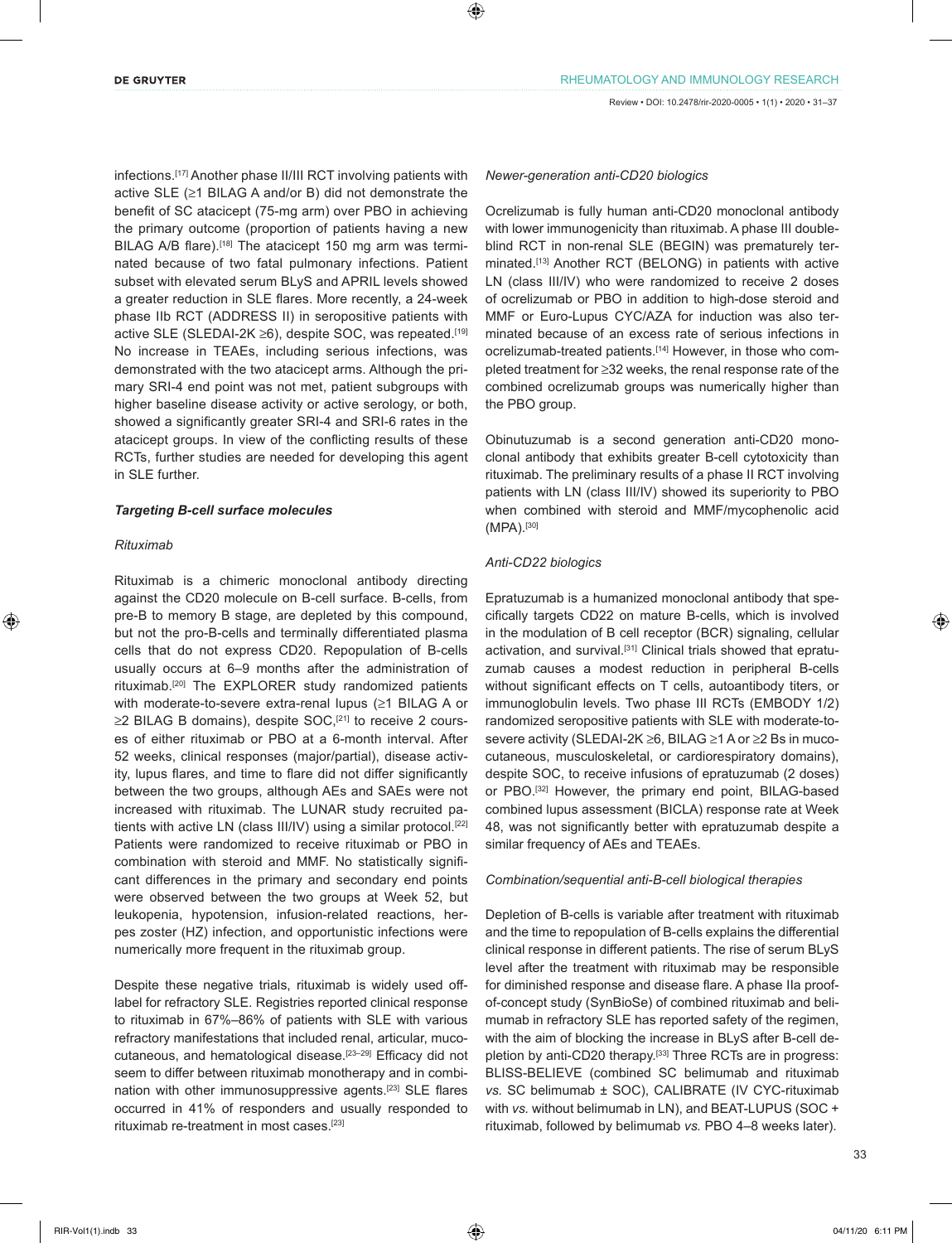## *Targeting co-stimulatory molecules*

Abatacept (CTLA4-Ig) is a fusion protein comprising the extracellular domain of CTLA4 and an Fc domain that binds CD80/CD86 with a higher affinity than CD28 and thus inhibits this co-stimulatory pathway for T-cell activation.<sup>[34]</sup> A phase II/III RCT involving patients with active LN (class III/IV) compared the efficacy of IV abatacept infusion (2 dosing regimens) with PBO in addition to steroid and MMF.[35] The primary end point, time to complete renal response, was not significantly different between the abatacept and PBO groups at Week 52. HZ, gastroenteritis, and SAEs were numerically higher in abatacept users. Another phase II RCT in patients with active LN (ACCESS) also did not show a benefit in the complete renal response rate of IV abatacept over PBO at Week 24 when combined with high-dose steroid and the Euro-Lupus CYC regimen.[36] The frequencies of partial renal response and other secondary end points were also similar between the two groups and so were the AEs and SAEs.

Dapirolizumab pegol is a newer-generation anti-CD40L molecule that consists of a Fab fragment conjugated to polyethylene glycol and lacks the Fc portion. The preliminary results of a phase II trial of dapirolizumab in moderate-to-severe non-renal SLE showed safety and greater improvement in multiple end points when compared with PBO at Week 24.<sup>[37]</sup> A phase III study is in progress.

#### *Targeting cytokines*

Interleukin-6 (IL-6) was elevated in patients with SLE and correlated with the disease activity. Despite a phase I study showed promise of IL-6 receptor blockade (tocilizumab) in SLE with mild/moderate activity,<sup>[38]</sup> a phase II RCT of sirukumab, a monoclonal antibody against IL-6, in refractory LN<sup>[39]</sup> did not demonstrate the anticipated efficacy or safety.

Type I interferons (IFNs) are produced by plasmacytoid dendritic cells upon induction by immune complexes in patients with SLE. IFN- $\alpha$  activates T-cells and promotes autoantibody production by B-cells. Levels of IFN-α, IFNdriven chemokines, and the expression of IFN-regulated genes (IFN signature) were elevated in SLE and correlated with the disease activity. Monoclonal antibodies directing against IFN- $\alpha$  (rontalizumab and sifalimumab) or the IFN- $\alpha$ receptor (anifrolumab) have been tested in SLE.

A phase II study of rontalizumab in patients with moderateto-severe non-renal SLE (≥1 BILAG A or ≥2 BILAG B domains)<sup>[40]</sup> did not meet the primary efficacy end points at Week 24, although viral or other infectious AEs were not more common with rontalizumab. A phase II RCT of sifalimumab in patients with active SLE (SLEDAI of ≥6, ≥1 BILAG A or ≥2 BILAG B, and PGA ≥1) showed a significantly

higher SRI-4 response rate at Week 52 in the sifalimumab 1,200 mg group compared with the PBO group when used with SOC.<sup>[41]</sup> Improvement was also demonstrated in skin lesions cutaneous lupus erythematosus disease area and severity index (CLASI) and joint counts. Sifalimumab was well-tolerated, except for a higher frequency of HZ infection. Despite these results, further development of this biologic was not pursued.

A phase IIb RCT of anifrolumab was conducted in patients with active non-renal SLE that did not respond adequately to SOC.<sup>[42]</sup> Participants were randomized to receive IV anifrolumab or PBO monthly for 48 weeks. At Day 169, the primary end point of SRI-4 and a sustained steroid-sparing effect was met in the anifrolumab 300 mg group compared with the PBO (34% *vs.* 18%; *P* = 0.01). Rates of secondary end points (SRI-4, reduction in steroid dosage, improvement in skin activity score, and joint counts) were also significantly higher in the anifrolumab group, particularly in those with high IFN signature at baseline. AEs were not more frequent in anifrolumab users, except for influenza and HZ infection.

The recently published phase III RCT (TULIP-2) confirmed that monthly IV anifrolumab (300 mg) was superior to PBO in achieving a BICLA response at Week 52 (47.8% *vs.* 31.5%; *P* = 0.001) in patients with active SLE (SLEDAI-2K ≥6 and clinical SLEDAI-2K ≥4) receiving SOC therapies (NEJM 2019).<sup>[43]</sup> Secondary end points (steroid dosage reduction and severity of skin disease) also showed benefit with anifrolumab. However, HZ infection was more common in anifrolumab-treated patients (7.2% *vs.* 1.1%). The regulatory approval for the use of anifrolumab in SLE is pending.

Neutralizing antibodies against subtypes of IFN-α are induced by active immunization of interferon-α-kinoid (IFN-K). A phase IIb RCT involving patients with SLE with moderate-to-severe disease activity (SLEDAI-2K ≥6 and one BILAG  $A \pm$  two BILAG B scores) and positive IFN signature reported the safety of IFN-K, which reduced the IFN gene signature significantly.[44] Although the co-primary efficacy end point was not met, secondary end points such as achievement of lupus low disease activity state (LLDAS) and a steroid-sparing effect were in favor of IFN-K.

IL-12 and IL-17/23 axis are involved in the pathogenesis of SLE.[45] Ustekinumab is a monoclonal antibody that targets IL-12/23. In a phase II RCT, seropositive patients with active SLE (SLEDAI-2K  $\geq 6$  and 1 BILAG A  $\pm$  2 BILAG B) were randomized to receive ustekinumab or PBO in addition to SOC.<sup>[46]</sup> The primary outcome, SRI-4 response rate at Week 24, was significantly higher in the ustekinumab group (62% *vs.* 33%; *P* = 0.006). Improvement in ≥50% of the skin score (CLASI), but not in reduction of joint counts, was significantly more frequent with ustekinumab (53% *vs.*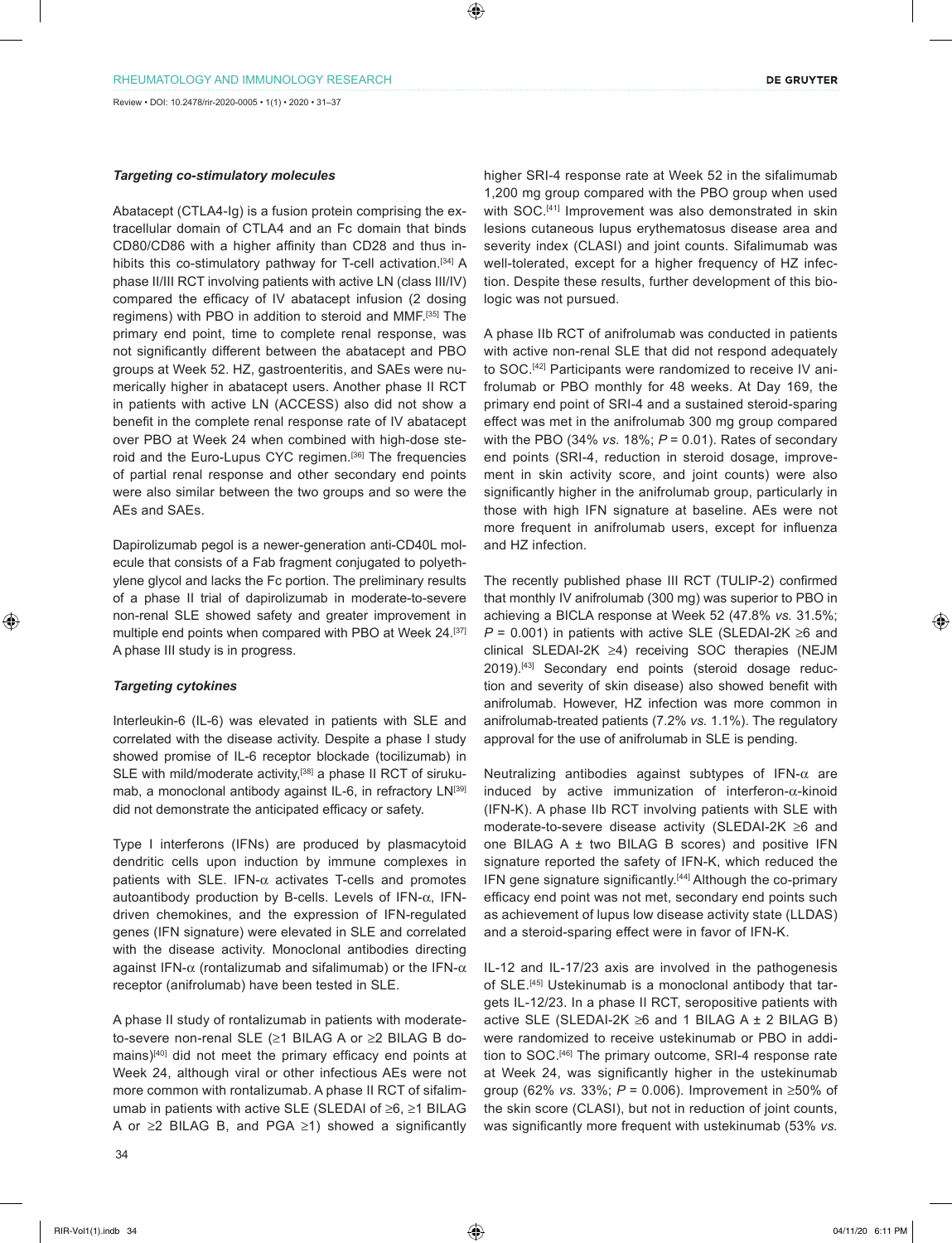35%; *P* = 0.03). The frequency of AEs or infections was not increased with treatment. A confirmatory phase III study is underway.

## *Targeting intracellular pathways*

Targeting the downstream intracellular signaling pathways from the type I/II cytokine receptors mediated by the Janice kinase-signal transducer and activator of transcription protein (JAK-STAT) proteins allows simultaneous suppression of multiple cytokines. The Jakinibs are being tested in SLE. In a phase II RCT, patients with SLE and active joint/skin disease were assigned to receive baricitinib (4 mg/day) or PBO in addition to SOC.<sup>[47]</sup> At Week 24, remission of skin disease or arthritis occurred in a significantly higher proportion of patients treated with baricitinib compared with PBO (67% *vs.* 53%, *P* = 0.04), and so was the rate of SRI-4 response (64% *vs.* 48%; *P* = 0.02). Tender joint count, but not the extent or severity of skin lesions, significantly improved with baricitinib. Although serious infections were numerically more frequent with baricitinib, the positive results called for 2 further phase III RCTs in non-renal SLE.

Bruton's tyrosine kinase (BTK) is a mediator of B-cell receptor and Fc receptor signaling of innate immune cells such as monocytes. A phase IIb study of fenebrutinib, an oral BTK inhibitor, did not meet the primary and secondary end points.<sup>[48]</sup> Despite this, another BTK inhibitor, evobrutinib, that has been shown to suppress B-cell and innate immune responses, is being evaluated in SLE.

## *Targeting T-cells and small molecules*

The calcineurin inhibitors (CNIs) have been increasingly used in SLE.<sup>[49]</sup> Newer-generation CNIs such as voclosporin exhibits a stronger binding capacity to cyclophilin A, hence, more potent CNI, faster elimination, and less variability in plasma concentration.[50] A phase II RCT (AURA-LV) involving 265 patients with LN showed that low-dose voclosporin (23.7 mg BID) was superior to placebo (PBO) when added to MMF and glucocorticoid as induction therapy at Week 24 in terms of complete renal remission (CRR) rate (32.6% *vs.* 19.3%).[51]

Conflict of Interest

*None declared.*

# References

[1] Mok CC. Biological and Targeted Therapies of Systemic Lupus Erythematosus: Evidence and the State of the Art. Expert Rev Clin Immunol. 2017;13:677–692.

The significant increase in CRR rate persisted in the voclosporin arm through Week 48. However, there were more SAEs and deaths in the voclosporin group. The promising data lead to a larger phase III global study.

Sirolimus (rapamycin) is an inhibitor of the mammalian target of rapamycin (mTOR), which is involved in the regulation of the Th1/17 pathway and regulatory T-cell development. An open-label, phase I/II, single-arm, 52-week study reported the safety and efficacy of sirolimus in 40 patients with SLE.<sup>[52]</sup> with gradual improvement in the disease activity and achievement of the SRI-4 response in 2/3 of the patients. However, withdrawal rate was high (28%) because of noncompliance or intolerance.

Other biologic/targeted agents and small molecules being studied in SLE included lulizumab pegol (anti-CD28), guselkumab (anti-IL23), eculizumab (terminal complement inhibitor), anti-IFN-γ, proteasome inhibitors (bortezomib and ixazomib), RNase, edratide, rigerimod, and laquinimod.

# **The Dawn of a New Era of Therapies of SLE**

Despite the futility of many recent clinical trials in SLE, we see the dawn of a new era of novel therapeutics in SLE. Combination strategies with the aim of targeting multiple molecules or cytokines to achieve a synergistic effect and minimize toxicities of individual drugs appear to be a promising approach. The initial success of the JAK inhibitors illustrates the complexity of the pathogenesis of SLE and the merits of intervening multiple effector molecules simultaneously. Reducing the PBO response by optimizing background immunosuppression, adoption of organ-specific improvement criteria, and patient stratification by clinical characteristics or biomarkers may better differentiate the effect of the treatment from PBO. Composite end points and quantification of improvement in different organs may emerge as more suitable outcome measures in SLE clinical trials. Finally, the long-term safety and cost-effectiveness of novel therapies in serious or refractory SLE manifestations have to be explored from the health economic point of view.

[2] Yen EY, Shaheen M, Woo JMP, *et al*. 46-Year Trends in Systemic Lupus Erythematosus Mortality in the United States, 1968 to 2013: A Nationwide Population-Based Study. Ann Intern Med. 2017;167:777–785.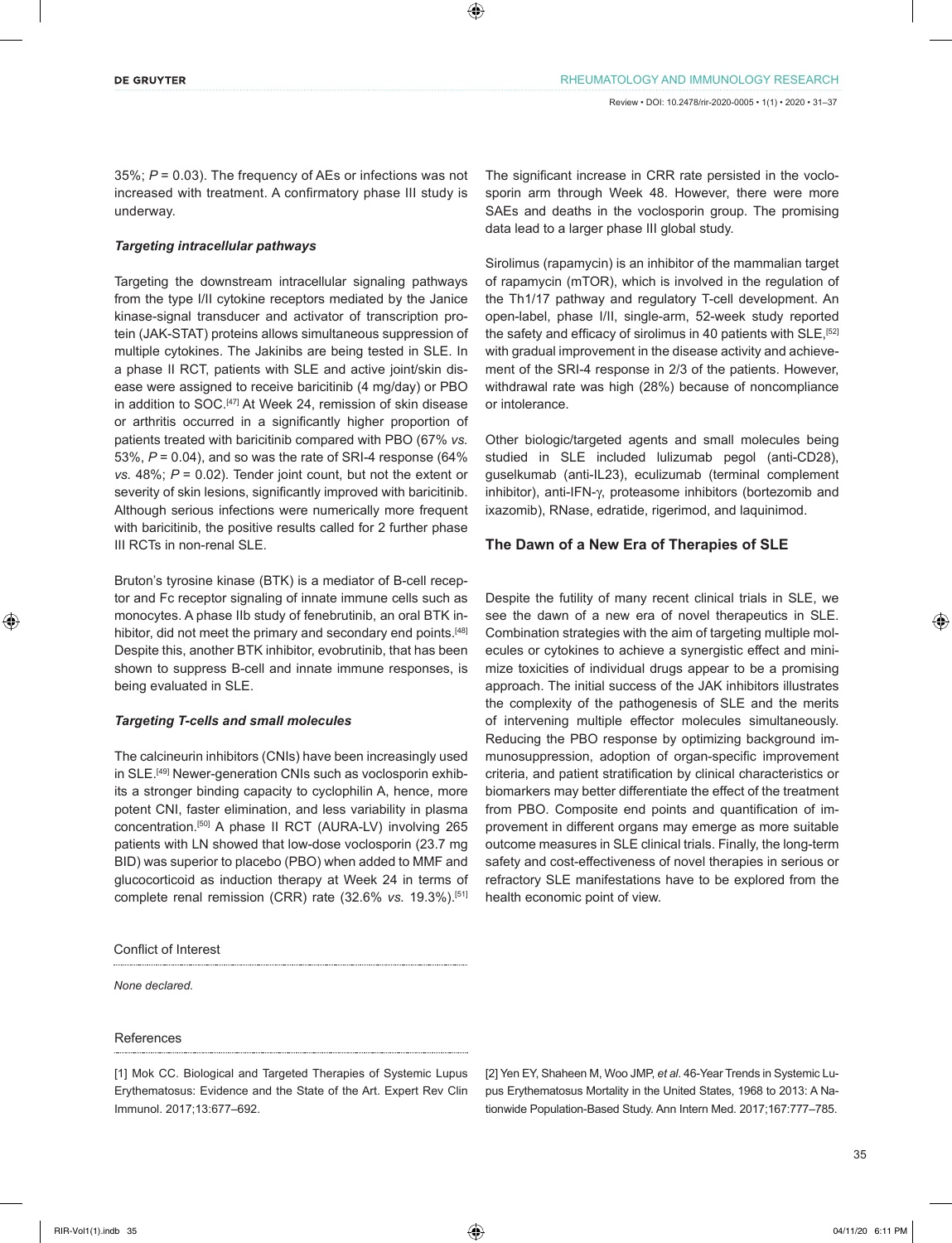[3] Navarra SV, Guzmán RM, Gallacher AE, *et al*. Efficacy and Safety of Belimumab in Patients With Active Systemic Lupus Erythematosus: A Randomised, Placebo-Controlled, Phase 3 Trial. Lancet. 2011;377:721–731.

[4] Furie R, Petri M, Zamani O, *et al*., BLISS-76 Study Group. A Phase III, Randomized, Placebo-controlled Study of Belimumab, A Monoclonal Antibody That Inhibits B Lymphocyte Stimulator, in Patients With Systemic Lupus Erythematosus. Arthritis Rheum. 2011;63:3918–3930.

[5] van Vollenhoven RF, Navarra SV, Levy RA, *et al*. Long-Term Safety and Limited Organ Damage in Patients With Systemic Lupus Erythematosus Treated With Belimumab: A Phase III Study Extension. Rheumatology (Oxford). 2020;59:281–291.

[6] Zhang FC, Bae SC, Bass D, *et al*. A Pivotal Phase III, Randomised, Placebo-controlled Study of Belimumab in Patients With Systemic Lupus Erythematosus Located in China, Japan and South Korea. Ann Rheum Dis. 2018;77:355–363.

[7] Hui-Yuen JS, Reddy A, Taylor J, *et al*. Safety and Efficacy of Belimumab to Treat Systemic Lupus Erythematosus in Academic Clinical Practices. J Rheumatol. 2015;42:2288–2295.

[8] Scheinberg M, de Melo FF, Bueno AN, *et al*. Belimumab for the Treatment of Corticosteroid-Dependent Systemic Lupus Erythematosus: From Clinical Trials to Real-Life Experience After 1 Year of Use in 48 Brazilian Patients. Clin Rheumatol. 2016;35:1719–1723.

[9] Schwarting A, Schroeder JO, Alexander T, *et al*. First Real-World Insights into Belimumab Use and Outcomes in Routine Clinical Care of Systemic Lupus Erythematosus in Germany: Results from the OBSErve Germany Study. Rheumatol Ther. 2016;3:271–290.

[10] Iaccarino L, Andreoli L, Bocci EB, *et al*. Clinical Predictors of Response and Discontinuation of Belimumab in Patients With Systemic Lupus Erythematosus in Real Life Setting. Results of a Large, Multicentric, Nationwide Study. J Autoimmun. 2018;86:1–8.

[11] Stohl W, Schwarting A, Okada M, *et al*. Efficacy and Safety of Subcutaneous Belimumab in Systemic Lupus Erythematosus: A Fifty-Two-Week Randomized, Double-Blind, Placebo-controlled Study. Arthritis Rheumatol. 2017;69:1016–1027.

[12] Furie R, Rovin B, Houssiau FA, *et al*. BLISS-LN: A Randomized, Double-Blind, Placebo-controlled Phase 3 Trial of Intravenous Belimumab in Patients With Active Lupus Nephritis. Ann Rheum Dis. 2020;79(Suppl 1):103.

[13] Reddy V, Jayne D, Close D, *et al*. B-cell Depletion in SLE: Clinical and Trial Experience With Rituximab and Ocrelizumab and Implications for Study Design. Arthritis Res Ther. 2013; 15(Suppl 1):S2.

[14] Mysler EF, Spindler AJ, Guzman R, *et al*. Efficacy and Safety of Ocrelizumab in Active Proliferative Lupus Nephritis: Results From a Randomized, Double-Blind, Phase III Study. Arthritis Rheum. 2013;65:2368–2379.

[15] Merrill JT, Shanahan WR, Scheinberg M, *et al*. Phase III Trial Results With Blisibimod, a Selective Inhibitor of B-cell Activating Factor, in Subjects With Systemic Lupus Erythematosus (SLE): Results From a Randomised, Double-Blind, Placebo-Controlled Trial. Ann Rheum Dis. 2018;77:883–889.

[16] Stohl W. Systemic Lupus Erythematosus and Its ABCs (APRIL/ BLyS complexes). Arthritis Res Ther. 2010;12:111.

[17] Ginzler EM, Wax S, Rajeswaran A, *et al*. Atacicept in Combination With MMF and Corticosteroids in Lupus Nephritis: Results of a Prematurely Terminated Trial. Arthritis Res Ther. 2012;14:R33.

[18] Isenberg D, Gordon C, Licu D, *et al*. Efficacy and Safety of Atacicept for Prevention of Flares in Patients With Moderate-to-Severe Systemic Lupus Erythematosus (SLE): 52-Week Data (APRIL-SLE Randomised Trial). Ann Rheum Dis. 2015;74:2006–2015.

[19] Merrill JT, Wallace DJ, Wax S, *et al*., ADDRESS II Investigators. Efficacy and Safety of Atacicept in Patients With Systemic Lupus Erythematosus: Results of a Twenty-Four-Week, Multicenter, Randomized, Double-Blind, Placebo-controlled, Parallel-arm, Phase IIb Study. Arthritis Rheumatol. 2018;70:266–276.

[20] Pescovitz MD. Rituximab, an Anti-cd20 Monoclonal Antibody: History and Mechanism of Action. Am J Transplant. 2006;6: 859–866.

[21] Merrill JT, Neuwelt CM, Wallace DJ, *et al*. Efficacy and Safety of Rituximab in Moderately-to-Severely Active Systemic Lupus Erythematosus: the Randomized, Double-Blind, Phase II/III Systemic Lupus Erythematosus Evaluation of Rituximab Trial. Arthritis Rheum. 2010;62:222–233.

[22] Rovin BH, Furie R, Latinis K, *et al*., LUNAR Investigator Group. Efficacy and Safety of Rituximab in Patients With Active Proliferative Lupus Nephritis: the Lupus Nephritis Assessment With Rituximab Study. Arthritis Rheum. 2012;64:1215–1226.

[23] Terrier B, Amoura Z, Ravaud P, *et al*. Safety and Efficacy of Rituximab in Systemic Lupus Erythematosus: Results From 136 Patients From the French AutoImmunity and Rituximab Registry. Arthritis Rheum. 2010;62:2458–2466.

[24] Fernández-Nebro A, de la Fuente JL, Carreño L, *et al*. Multicenter Longitudinal Study of B-lymphocyte Depletion in Refractory Systemic Lupus Erythematosus: the LESIMAB study. Lupus. 2012;21:1063–1076.

[25] Díaz-Lagares C, Croca S, Sangle S, *et al*. Efficacy of Rituximab in 164 Patients With Biopsy-Proven Lupus Nephritis: Pooled Data From European Cohorts. Autoimmun Rev. 2012;11:357–364.

[26] Witt M, Grunke M, Proft F, *et al*. Clinical Outcomes and Safety of Rituximab Treatment for Patients With Systemic Lupus Erythematosus (SLE) — Results From a Nationwide Cohort in Germany (GRAID). Lupus. 2013;22:1142–1149.

[27] Iaccarino L, Bartoloni E, Carli L, *et al*. Efficacy and Safety of Off-label Use of Rituximab in Refractory Lupus: Data From the Italian Multicentre Registry. Clin Exp Rheumatol. 2015;33:449–456.

[28] Ramos-Casals M, Soto MJ, Cuadrado MJ, *et al*. Rituximab in Systemic Lupus Erythematosus: A Systematic Review of Off-Label Use in 188 Cases. Lupus. 2009;18:767–776.

[29] Weidenbusch M, Römmele C, Schröttle A, *et al*. Beyond the LUNAR Trial. Efficacy of Rituximab in Refractory Lupus Nephritis. Nephrol Dial Transplant. 2013;28:106–111.

[30] Amoura Z, Rémy P, Quintana-Porras LF, *et al*. Alternative Renal Response Definitions in a Randomized, Controlled Trial of Obinutuzumab for Proliferative Lupus Nephritis. Ann Rheum Dis. 2020;79(Suppl 1):104.